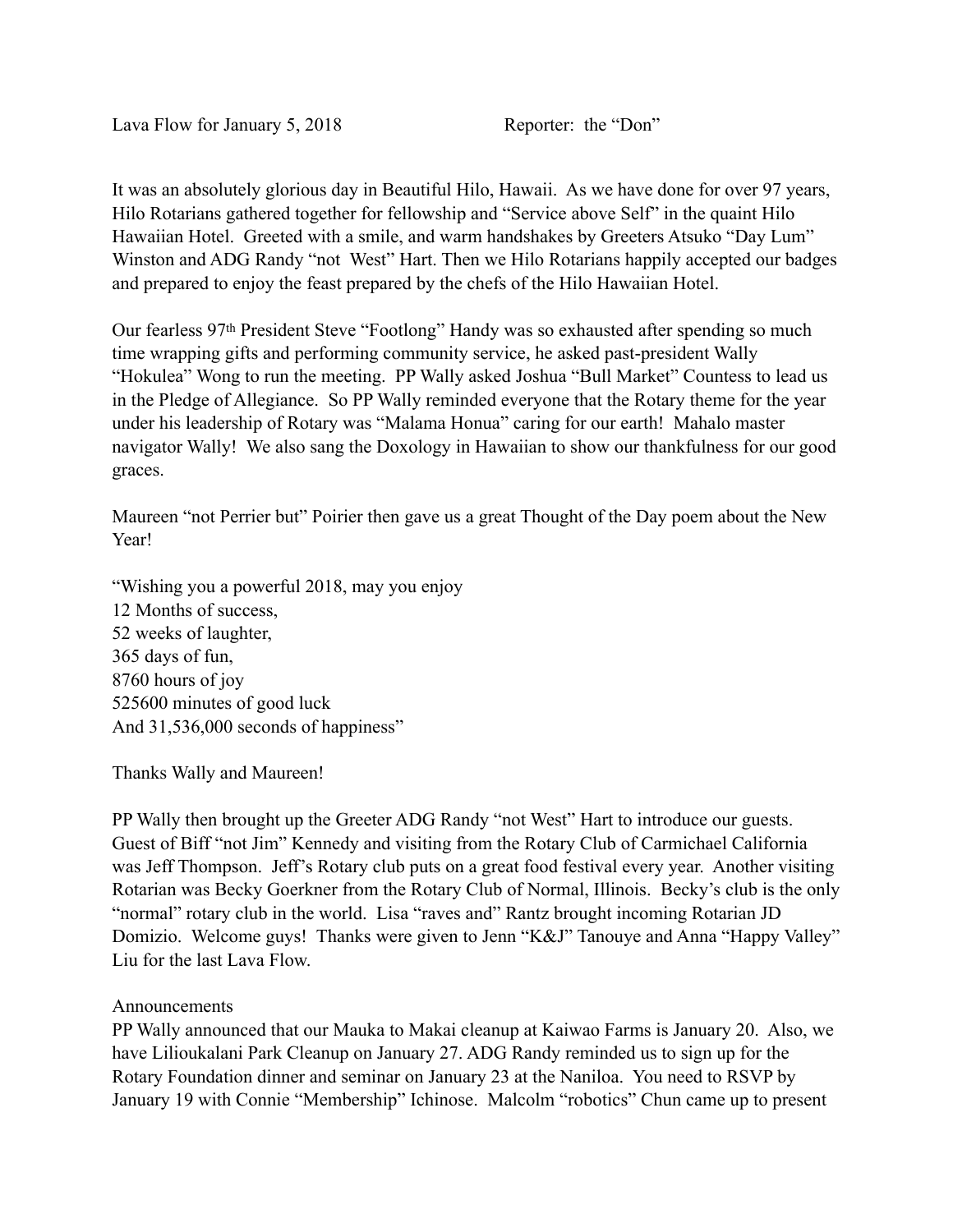Paul Harris Pins to Lisa "Raves and" Rantz, Shane "da Rev" Okimoto and Barbara "Ke Ola" Garcia. What a great group of new members.

Birthdays and Anniversaries

Anna "Happy Valley" Liu celebrated turning 21 or something young like that. Happy Birthday kiddo! Eric "Holy Cross" Anderson celebrated 1 year as a member of the Rotary Club of Hilo! WOW that was fast!

## Happy Dollars

Marcia "Palace" Prose was happy that there was a new bunch of programs at the Palace Theater for January. Anna "Happy Valley" Liu was happy to have a new 2018 car!

Jenn "K&J" Tanouye was happy that 2017 is over and was excited for RYLA. Nancy "Day Lum" Cabral was happy about her new granddaughter.

Malcom "robotics" Chun was simply happy to be here!

## GUEST SPEAKERS

Because January is Vocational Service month, we had a new member, Joshua "Bull Market" Countess give us a summary of his Life. Joshua is a Hilo Boy, Waiakea High and UH Manoa graduate who was born in Palau to a couple of Peace Corp workers who met in Honolulu and after stints in Micronesia, moved to Hilo. He started out as a teacher, but recently joined Merrill Lynch where he has become a certified Investment Advisor. He loves his new career because he helps other realize their investment potential. He shared a happy moment when he was able to help someone who inherited a lot of money maximize and protect her investment for her future. His first true love is photography and Joshua volunteered to take photos of people who need updated photos for Linkedin or Rotary. Thanks Josh!!!

Our next speaker was JD Domizio, born and raised in Kalapana, JD is a graduate of Keaau High and UH Manoa. His father was also in the peace corp and now works at the Puna Community Health Center. JD is working on a special project in coordination with the UH John A. Burns School of Medicine (JABSOM) where he works with local students to encourage them to look into careers in health care. He coordinates and brings educators and researchers to schools to educate and inspire students. Terrific JD, thanks for all that you do.

Malcolm "robotics" Chun then came up to present Helen "mushroom" Hemmes her Paul Harris plus 5 pin for all her donations. Helen encouraged us all to give to the foundation and thanked her husband for being so well endowed or something like that.